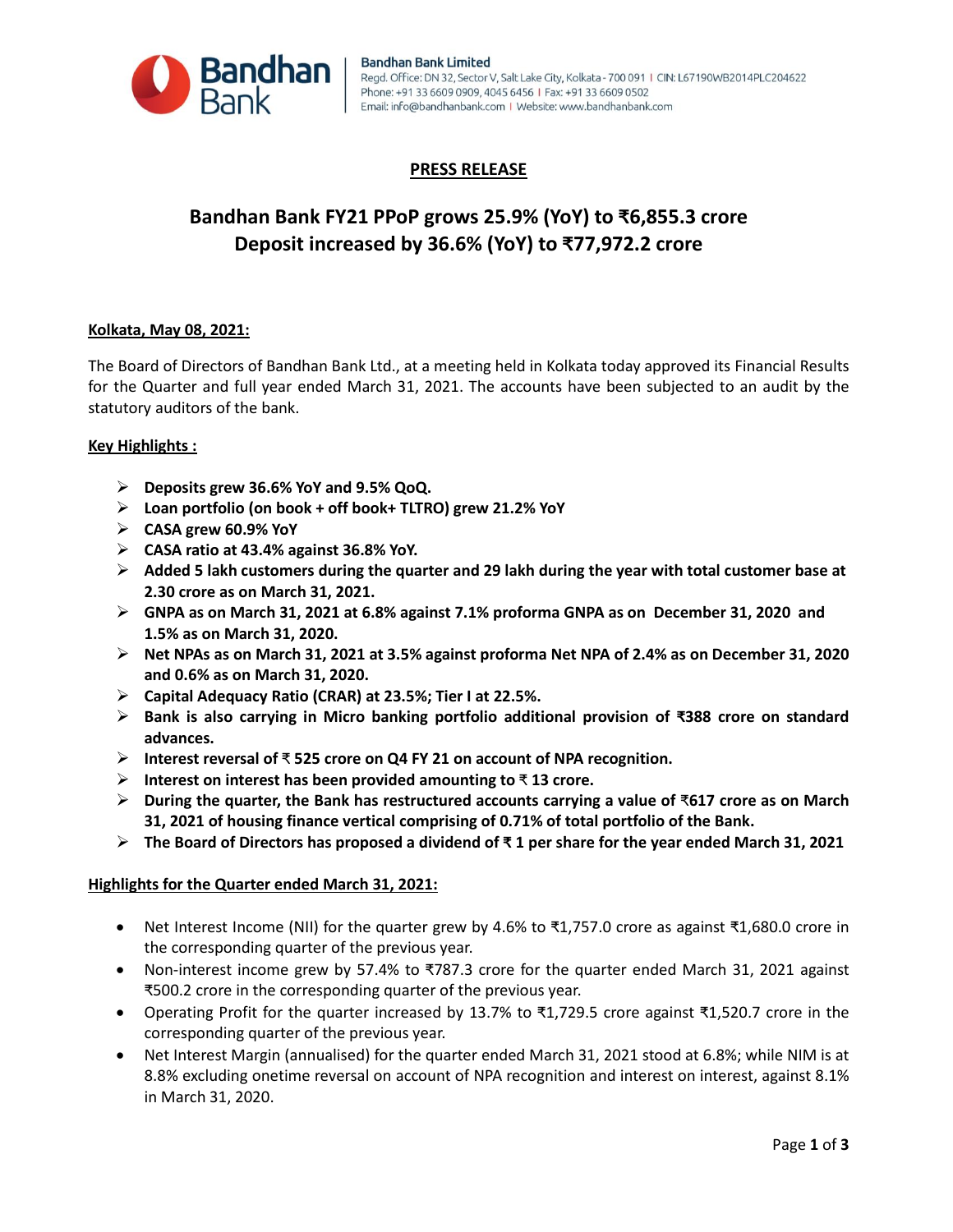

#### **Highlights for the Year ended March 31, 2021:**

- Net Interest Income (NII) for the current year grew by 19.6% to ₹7,563.4 crore as against ₹6,323.9 crore in the previous year.
- Non-interest income grew by 36.1% to ₹2109.1 crore for the year ended March 31, 2021 against ₹1,549.2 crore in the previous year ended March 31, 2020.
- Operating Profit for the year increased by 25.9% to ₹6,855.3 crore against ₹5,446.6 crore in the previous year.
- Net Interest Margin (annualised) for the year ended March 31, 2021 stood at 7.8% against 8.1% in March 31, 2020.
- Total Advances (on book + off book+TLTRO) grew by 21.2% to ₹87,042.9 crore as on March 31, 2021 against ₹71,846.0 crore as on March 31, 2020 and 8.5% QoQ against ₹80,255.2 crore as on December 31, 2020.
- Total Deposits increased by 36.6% to ₹77,972.2 crore as on March 31, 2021 as compared to ₹57,081.5 crore as on March 31, 2020 and 9.5% QoQ against ₹71,188.3 crore as on December 31, 2020.
- Gross NPAs as on March 31, 2021 is at ₹5,757.8 crore (6.8%) against ₹5515 crore (7.1%) proforma Gross NPA as on December 31, 2020.
- Net NPAs as on March 31, 2021 stood at ₹2,861.0 crore (3.5%) against ₹ 1738 crore (2.4%) proforma Net NPA as on December 31, 2020.

**Commenting on the performance, Mr. Chandra Shekhar Ghosh, Managing Director and CEO of Bandhan Bank said**: "A very challenging year ended on a positive note with growth and collection coming back to normalcy. With accelerated provisioning and write off, we are now well placed as we enter FY 22. We remain cautious but confident as we deal with the COVID 19 second wave. We remain committed to our strategy that we have presented last quarter of granular, diversified and quality growth."

Banking outlets as on March 31, 2021, stood at 5,310. The network consists of 1,147 branches, 4,163 banking units as against 1,018 branches and 3,541 banking units as on March 31, 2020. Total number of ATMs stood at 487 as on March 31, 2021 against 485 as on March 31, 2020. During the quarter, the number of employees of the bank has gone up from 47,260 to 49,445.

| Particulars (in ₹ crore)     | Quarter        |                               |          |                               |          | <b>Full Year</b> |         |          |
|------------------------------|----------------|-------------------------------|----------|-------------------------------|----------|------------------|---------|----------|
|                              | <b>Q4 FY21</b> | Q <sub>3</sub><br><b>FY21</b> | QoQ%     | Q <sub>4</sub><br><b>FY20</b> | YoY%     | 2021             | 2020    | YoY%     |
| Net Interest Income          | 1,757.0*       | 2,071.7                       | $-15.2%$ | 1,680.0                       | 4.6%     | 7,563.4          | 6,323.9 | 19.6%    |
| Non-Interest Income          | 787.3          | 553.3                         | 42.3%    | 500.2                         | 57.4%    | 2,109.1          | 1,549.2 | 36.1%    |
| <b>Total Income</b>          | 2,544.3        | 2,625.0                       | $-3.1%$  | 2,180.2                       | 16.7%    | 9,672.5          | 7,873.1 | 22.9%    |
| Opex                         | 814.8          | 710.9                         | 14.6%    | 659.5                         | 23.5%    | 2,817.2          | 2,426.5 | 16.1%    |
| <b>Operating Profit</b>      | 1,729.5        | 1,914.1                       | $-9.6%$  | 1,520.7                       | 13.7%    | 6,855.3          | 5,446.6 | 25.9%    |
| Provision (Other than Taxes) | 1,594.3        | 1,068.7                       | 49.2%    | 827.4                         | 92.7%    | 3,906.6          | 1,393.2 | 180.4%   |
| <b>PBT</b>                   | 135.2          | 845.4                         | $-84.0%$ | 693.3                         | $-80.5%$ | 2,948.7          | 4,053.4 | $-27.3%$ |
| <b>PAT</b>                   | 103.0          | 632.6                         | $-83.7%$ | 517.3                         | $-80.1%$ | 2,205.5          | 3,023.8 | $-27.1%$ |

## **Highlights for the Quarter/year ended March 31, 2021:**

**\***after interest reversal of ₹ 538 crore on account of NPA recognition and interest on interest.